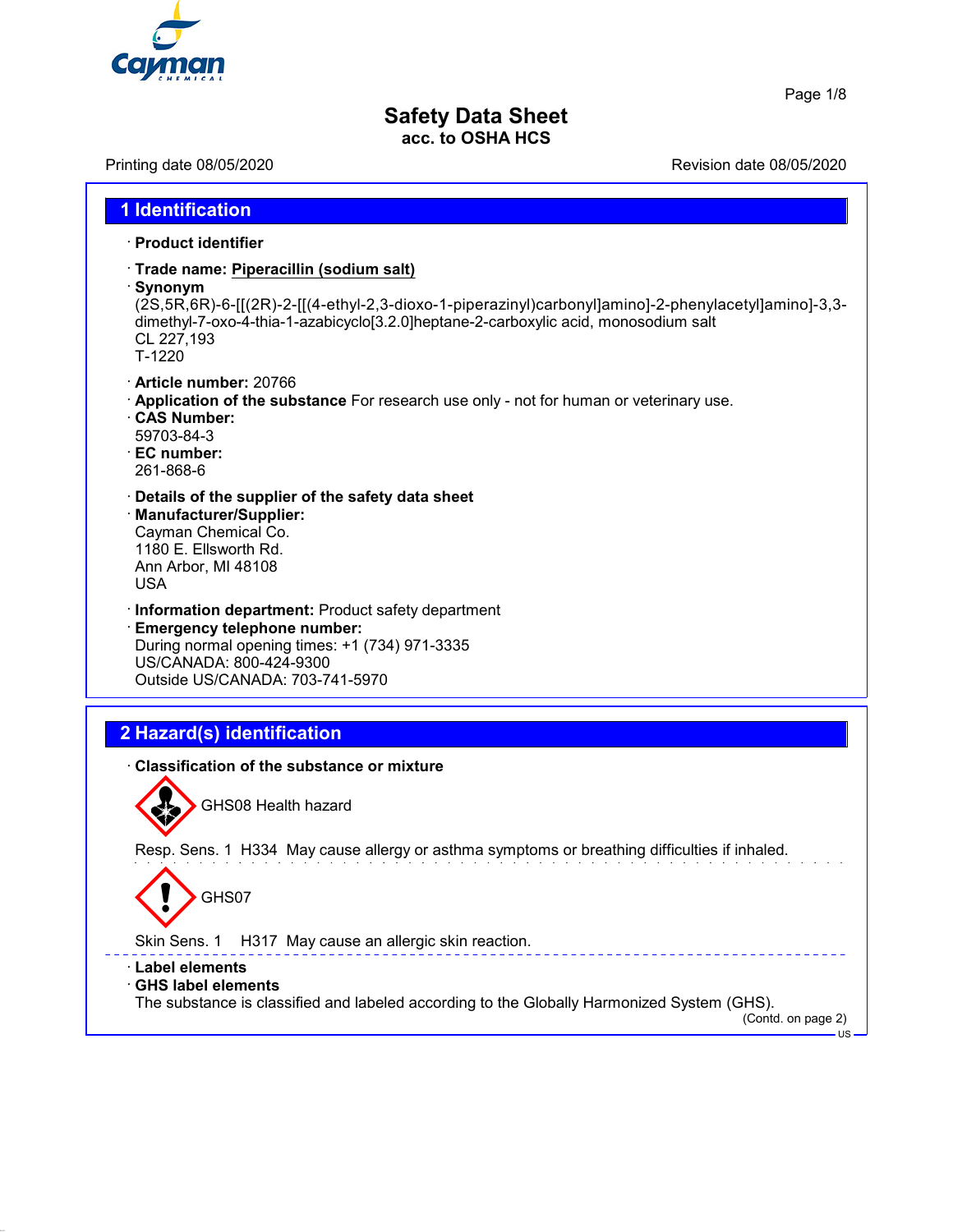Printing date 08/05/2020 **Review Accord 2012** Revision date 08/05/2020

**Trade name: Piperacillin (sodium salt)**

(Contd. from page 1)



 US (Contd. on page 3)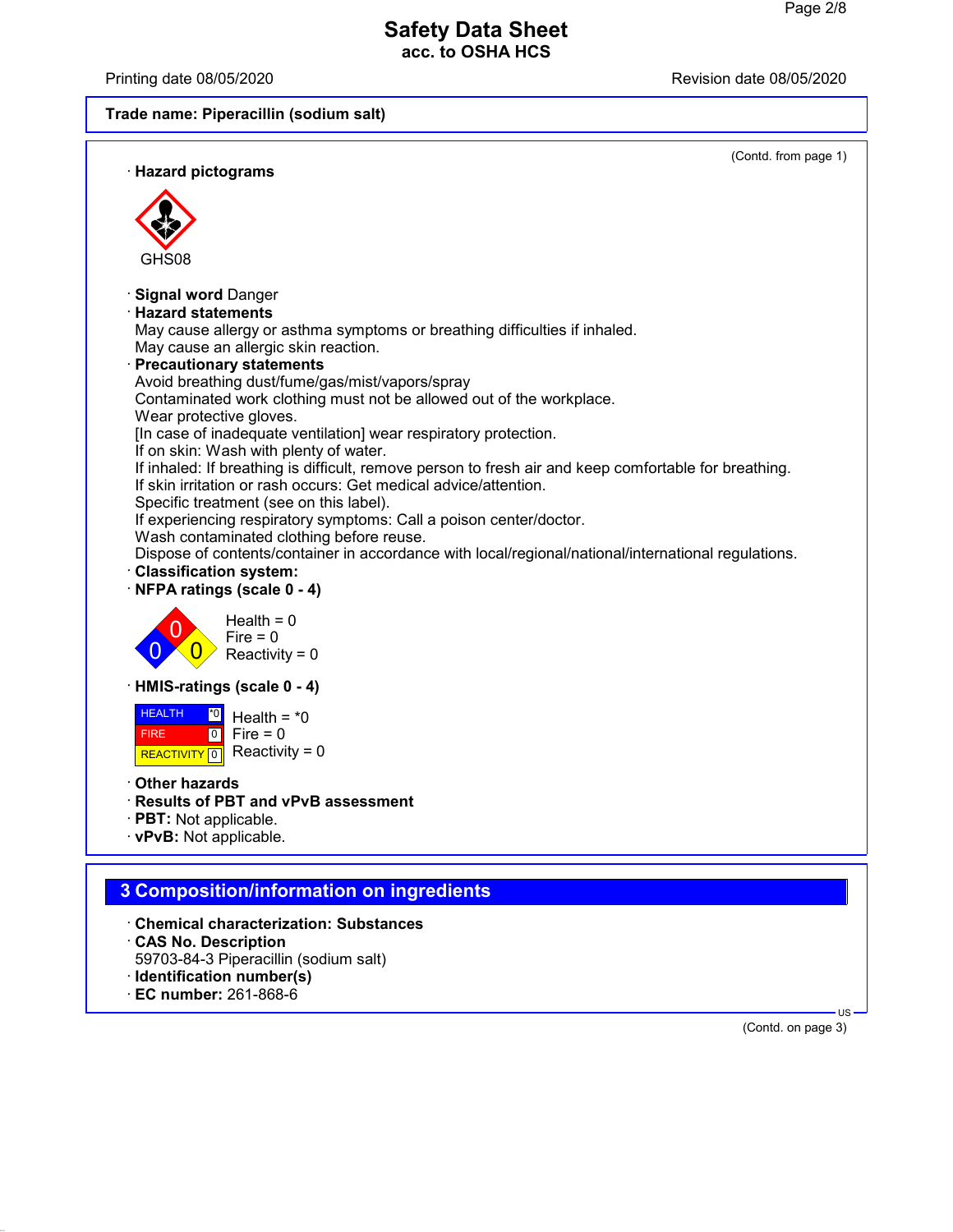Printing date 08/05/2020 Revision date 08/05/2020

#### **Trade name: Piperacillin (sodium salt)**

(Contd. from page 2)

### **4 First-aid measures**

- · **Description of first aid measures**
- · **After inhalation:**

Supply fresh air and to be sure call for a doctor.

- In case of unconsciousness place patient stably in side position for transportation.
- · **After skin contact:** Immediately wash with water and soap and rinse thoroughly.
- · **After eye contact:** Rinse opened eye for several minutes under running water.
- · **After swallowing:** If symptoms persist consult doctor.
- · **Information for doctor:**
- · **Most important symptoms and effects, both acute and delayed**

May cause anemia, cough, CNS depression, drowsiness, headache, heart damage, lassitude (weakness, exhaustion), liver damage, narcosis, reproductive effects, teratogenic effects. No further relevant information available.

· **Indication of any immediate medical attention and special treatment needed** No further relevant information available.

### **5 Fire-fighting measures**

- · **Extinguishing media**
- · **Suitable extinguishing agents:** Use fire fighting measures that suit the environment. A solid water stream may be inefficient.
- · **Special hazards arising from the substance or mixture** No further relevant information available.
- · **Advice for firefighters**
- · **Protective equipment:** No special measures required.

### **6 Accidental release measures**

- · **Personal precautions, protective equipment and emergency procedures** Not required.
- · **Environmental precautions:** Do not allow to enter sewers/ surface or ground water.
- · **Methods and material for containment and cleaning up:** Dispose contaminated material as waste according to item 13.
- · **Reference to other sections** See Section 7 for information on safe handling. See Section 8 for information on personal protection equipment. See Section 13 for disposal information.
- · **Protective Action Criteria for Chemicals**
- · **PAC-1:** Substance is not listed.
- · **PAC-2:** Substance is not listed.
- · **PAC-3:** Substance is not listed.

# **7 Handling and storage**

- · **Handling:**
- · **Precautions for safe handling** Ensure good ventilation/exhaustion at the workplace.
- · **Information about protection against explosions and fires:** No special measures required.
- · **Conditions for safe storage, including any incompatibilities** Keep container tightly closed. Store in accordance with information listed on the product insert.

(Contd. on page 4)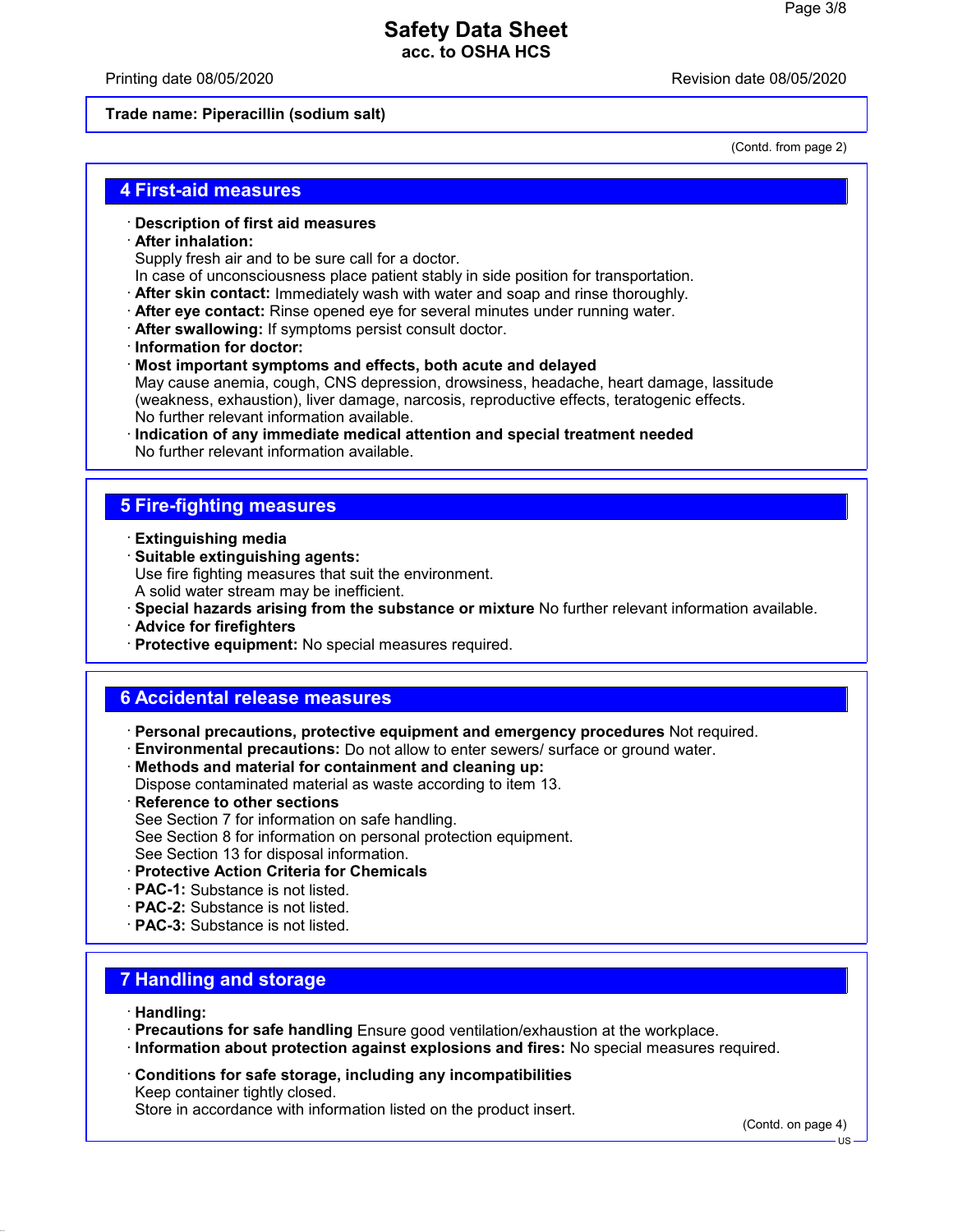#### Printing date 08/05/2020 **Review Accord 2012** Revision date 08/05/2020

#### **Trade name: Piperacillin (sodium salt)**

(Contd. from page 3)

- · **Storage:**
- · **Requirements to be met by storerooms and receptacles:** No special requirements.
- · **Information about storage in one common storage facility:** Not required.
- · **Further information about storage conditions:** None.
- · **Specific end use(s)** No further relevant information available.

### **8 Exposure controls/personal protection**

· **Additional information about design of technical systems:** No further data; see item 7.

- · **Control parameters**
- · **Components with limit values that require monitoring at the workplace:**

The following constituent is the only constituent of the product which has a PEL, TLV or other recommended exposure limit.

The following constituents are the only constituents of the product which have a PEL, TLV or other recommended exposure limit.

At this time, the remaining constituent has no known exposure limits.

At this time, the other constituents have no known exposure limits.

- · **Additional information:** The lists that were valid during the creation were used as basis.
- · **Exposure controls**
- · **Personal protective equipment:**
- · **General protective and hygienic measures:**

Keep away from foodstuffs, beverages and feed. Immediately remove all soiled and contaminated clothing. Wash hands before breaks and at the end of work.

· **Breathing equipment:**

In case of brief exposure or low pollution use respiratory filter device. In case of intensive or longer exposure use respiratory protective device that is independent of circulating air.

· **Protection of hands:**



Protective gloves

The glove material has to be impermeable and resistant to the product/ the substance/ the preparation. Due to missing tests no recommendation to the glove material can be given for the product/ the preparation/ the chemical mixture.

Selection of the glove material on consideration of the penetration times, rates of diffusion and the degradation

· **Material of gloves**

The selection of the suitable gloves does not only depend on the material, but also on further marks of quality and varies from manufacturer to manufacturer.

· **Penetration time of glove material**

The exact break through time has to be found out by the manufacturer of the protective gloves and has to be observed.

· **Eye protection:** Not required.

(Contd. on page 5)

 $\overline{11S}$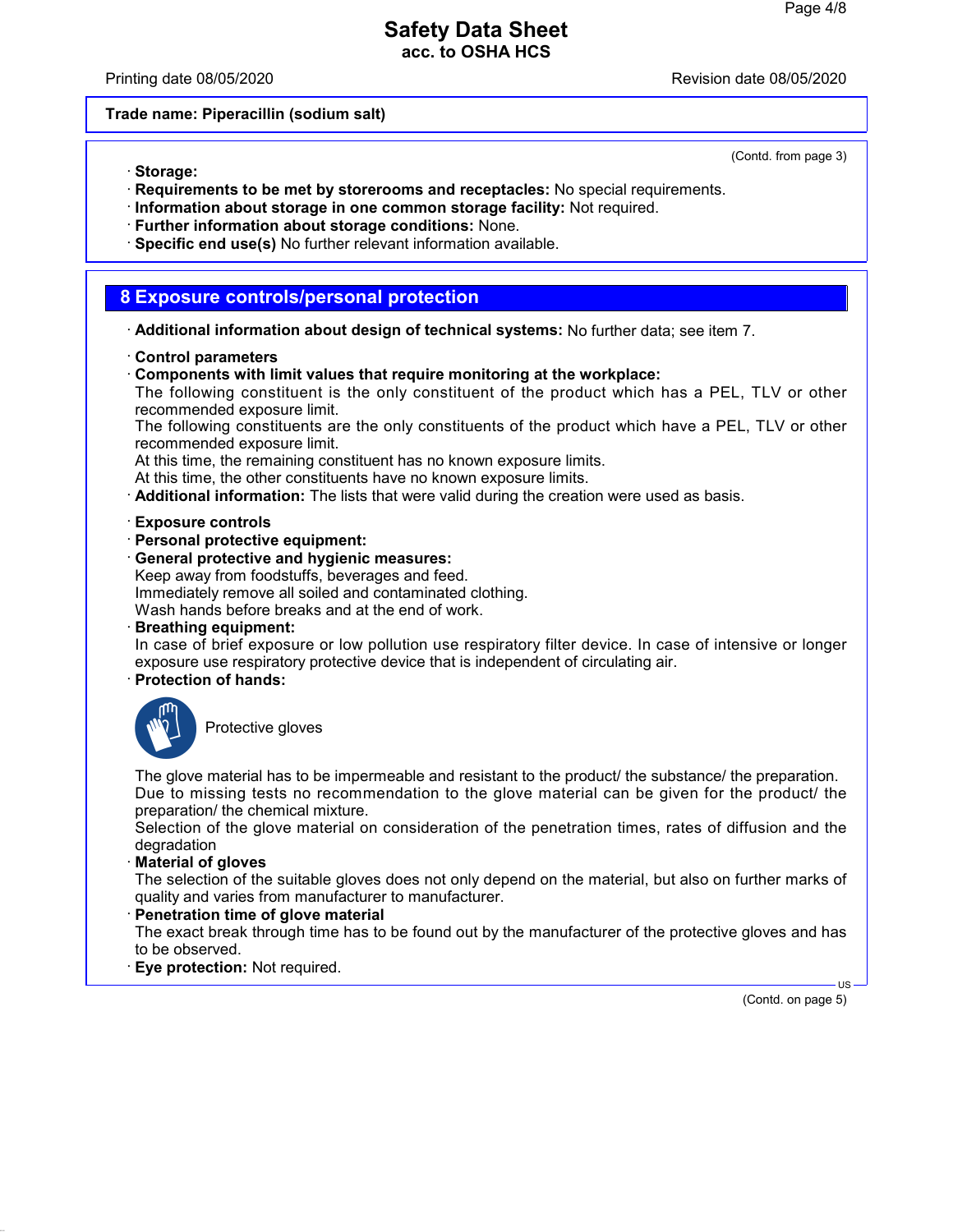Printing date 08/05/2020 **Printing date 08/05/2020** 

### **Trade name: Piperacillin (sodium salt)**

(Contd. from page 4)

| 9 Physical and chemical properties                                                   |                                                          |  |
|--------------------------------------------------------------------------------------|----------------------------------------------------------|--|
| Information on basic physical and chemical properties<br>$\cdot$ General Information |                                                          |  |
| · Appearance:                                                                        |                                                          |  |
| Form:                                                                                | Crystalline                                              |  |
| Color:                                                                               | Not determined.                                          |  |
| · Odor:                                                                              | Characteristic                                           |  |
| · Structural Formula                                                                 | C23H26N5O7S · Na                                         |  |
| · Molecular Weight                                                                   | 539.5 g/mol                                              |  |
| <b>Odor threshold:</b>                                                               | Not determined.                                          |  |
| pH-value:                                                                            | Not applicable.                                          |  |
| Change in condition                                                                  |                                                          |  |
| <b>Melting point/Melting range:</b>                                                  | Undetermined.                                            |  |
| <b>Boiling point/Boiling range:</b>                                                  | Undetermined.                                            |  |
| · Flash point:                                                                       | Not applicable.                                          |  |
| · Flammability (solid, gaseous):                                                     | Product is not flammable.                                |  |
| Decomposition temperature:                                                           | Not determined.                                          |  |
| · Auto igniting:                                                                     | Not determined.                                          |  |
| Danger of explosion:                                                                 | Product does not present an explosion hazard.            |  |
| <b>Explosion limits:</b>                                                             |                                                          |  |
| Lower:                                                                               | Not determined.                                          |  |
| Upper:                                                                               | Not determined.                                          |  |
| · Vapor pressure:                                                                    | Not applicable.                                          |  |
| · Density:                                                                           | Not determined.                                          |  |
| · Relative density                                                                   | Not determined.                                          |  |
| · Vapor density                                                                      | Not applicable.                                          |  |
| <b>Evaporation rate</b>                                                              | Not applicable.                                          |  |
| · Solubility in / Miscibility with                                                   |                                                          |  |
| Water:                                                                               | Not determined.                                          |  |
| · Partition coefficient (n-octanol/water): Not determined.                           |                                                          |  |
| · Viscosity:                                                                         |                                                          |  |
| Dynamic:                                                                             | Not applicable.                                          |  |
| Kinematic:                                                                           | Not applicable.                                          |  |
| <b>SOLUBILITY</b>                                                                    | ~3 mg/ml in PBS (pH 7.2); ~1 mg/ml in EtOH; ~10 mg/ml in |  |
|                                                                                      | DMSO & DMF                                               |  |
| <b>Other information</b>                                                             | No further relevant information available.               |  |
|                                                                                      |                                                          |  |

# **10 Stability and reactivity**

· **Reactivity** No further relevant information available.

· **Chemical stability**

· **Thermal decomposition / conditions to be avoided:**

No decomposition if used according to specifications.

- · **Possibility of hazardous reactions** No dangerous reactions known.
- · **Conditions to avoid** No further relevant information available.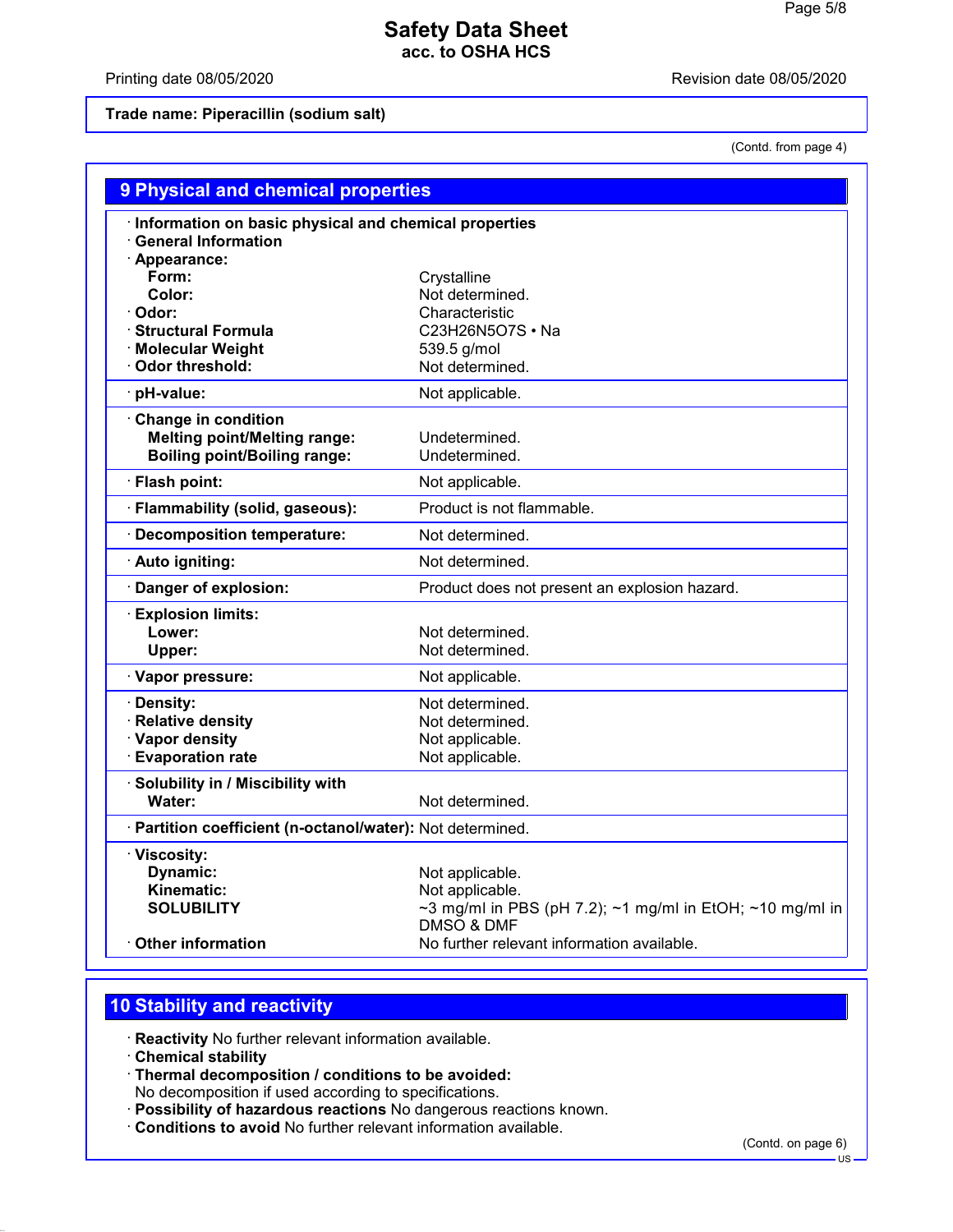Printing date 08/05/2020 **Review Accord 2012** Revision date 08/05/2020

(Contd. from page 5)

**Trade name: Piperacillin (sodium salt)**

- · **Incompatible materials:** acids, heavy metal salts, oxidizing agents
- · **Hazardous decomposition products:** carbon oxides, nitrogen oxides, sodium oxides, sulfur oxides

## **11 Toxicological information**

- · **RTECS Number** XI0180000
- · **Information on toxicological effects**
- · **Acute toxicity:**

| $\cdot$ LD/LC50 values that are relevant for classification: |  |
|--------------------------------------------------------------|--|
|--------------------------------------------------------------|--|

| Oral LD50                           |                                          |
|-------------------------------------|------------------------------------------|
|                                     | >10 g/kg (mouse)<br>>10 g/kg (rat)       |
|                                     | Intraperitoneal LD50 9,770 mg/kg (mouse) |
|                                     | $7,600$ mg/kg (rat)                      |
| Subcutaneous LD50 8,800 mg/kg (rat) |                                          |
| Subcutaneous LD50 > 10 g/kg (mouse) |                                          |

· **Primary irritant effect:**

· **on the skin:** No irritant effect.

· **on the eye:** No irritating effect.

· **Sensitization:**

Sensitization possible through inhalation.

Sensitization possible through skin contact.

- · **Additional toxicological information:**
- · **Carcinogenic categories**
- · **IARC (International Agency for Research on Cancer)** Substance is not listed.
- · **NTP (National Toxicology Program)** Substance is not listed.
- · **OSHA-Ca (Occupational Safety & Health Administration)** Substance is not listed.

# **12 Ecological information**

- · **Toxicity**
- · **Aquatic toxicity:** No further relevant information available.
- · **Persistence and degradability** No further relevant information available.
- · **Behavior in environmental systems:**
- · **Bioaccumulative potential** No further relevant information available.
- · **Mobility in soil** No further relevant information available.
- · **Additional ecological information:**
- · **General notes:**

Water hazard class 1 (Self-assessment): slightly hazardous for water

Do not allow undiluted product or large quantities of it to reach ground water, water course or sewage system.

- · **Results of PBT and vPvB assessment**
- · **PBT:** Not applicable.
- · **vPvB:** Not applicable.
- · **Other adverse effects** No further relevant information available.

(Contd. on page 7)

 $\overline{18}$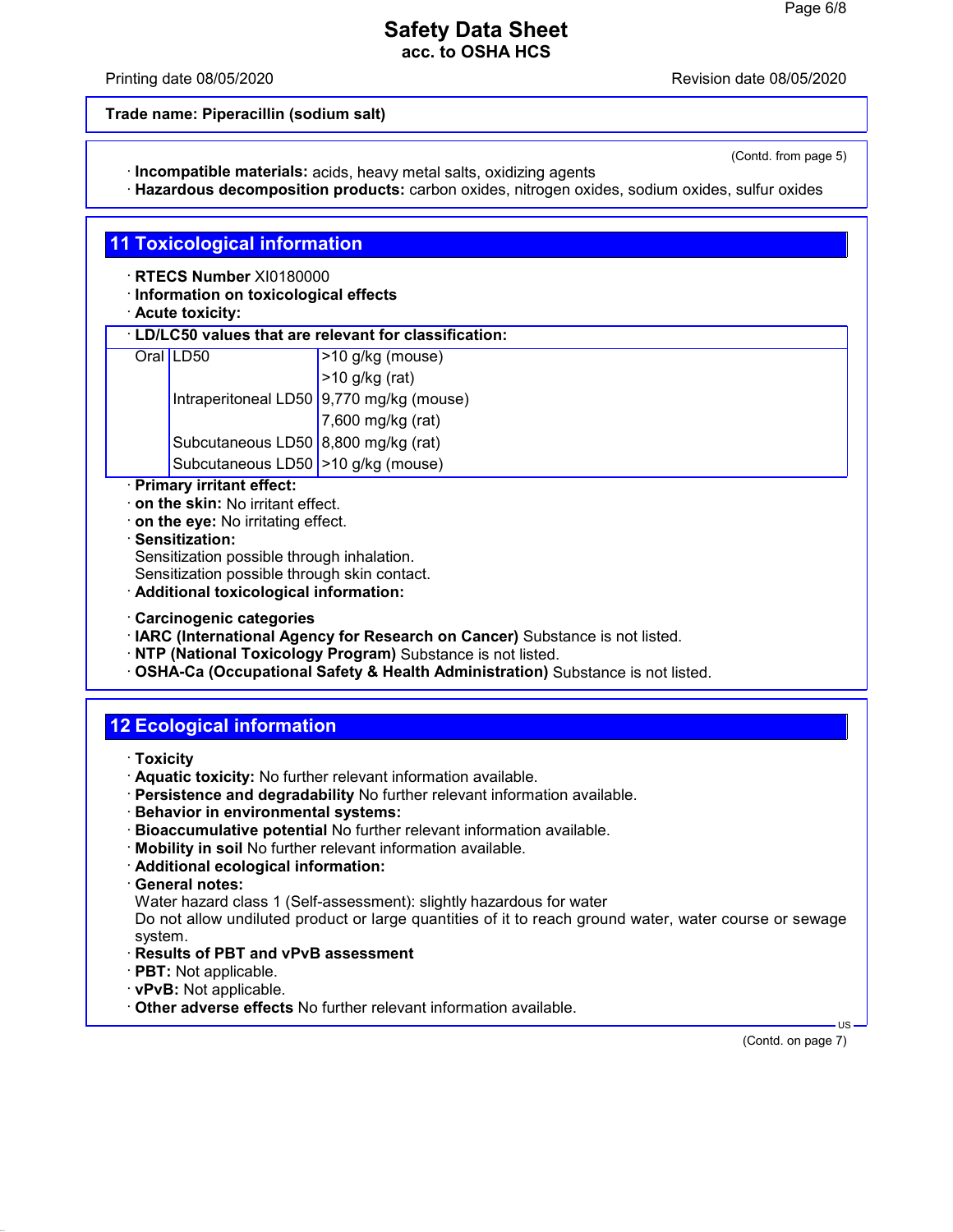Printing date 08/05/2020 **Review Accord 2012** Revision date 08/05/2020

#### **Trade name: Piperacillin (sodium salt)**

(Contd. from page 6)

### **13 Disposal considerations**

· **Waste treatment methods**

### · **Recommendation:**

Must not be disposed of together with household garbage. Do not allow product to reach sewage system.

#### · **Uncleaned packagings:**

· **Recommendation:** Disposal must be made according to official regulations.

| <b>14 Transport information</b>                                                                        |                 |  |
|--------------------------------------------------------------------------------------------------------|-----------------|--|
| $\cdot$ UN-Number<br>· DOT, IMDG, IATA                                                                 | not regulated   |  |
| · UN proper shipping name<br>· DOT, IMDG, IATA                                                         | not regulated   |  |
| · Transport hazard class(es)                                                                           |                 |  |
| · DOT, ADN, IMDG, IATA<br>· Class                                                                      | not regulated   |  |
| · Packing group<br>· DOT, IMDG, IATA                                                                   | not regulated   |  |
| · Environmental hazards:                                                                               | Not applicable. |  |
| $\cdot$ Special precautions for user                                                                   | Not applicable. |  |
| · Transport in bulk according to Annex II of<br><b>MARPOL73/78 and the IBC Code</b><br>Not applicable. |                 |  |
| · UN "Model Regulation":                                                                               | not regulated   |  |

# **15 Regulatory information**

- · **Safety, health and environmental regulations/legislation specific for the substance or mixture** · **Sara**
- · **Section 355 (extremely hazardous substances):** Substance is not listed.
- · **Section 313 (Specific toxic chemical listings):** Substance is not listed.
- · **TSCA (Toxic Substances Control Act):** Substance is not listed.
- · **Hazardous Air Pollutants** Substance is not listed.
- · **Proposition 65**
- · **Chemicals known to cause cancer:** Substance is not listed.
- · **Chemicals known to cause reproductive toxicity for females:** Substance is not listed.
- · **Chemicals known to cause reproductive toxicity for males:** Substance is not listed.
- · **Chemicals known to cause developmental toxicity:** Substance is not listed.
- · **Carcinogenic categories**
- · **EPA (Environmental Protection Agency)** Substance is not listed.
- · **TLV (Threshold Limit Value established by ACGIH)** Substance is not listed.
- · **NIOSH-Ca (National Institute for Occupational Safety and Health)** Substance is not listed. · **GHS label elements**

The substance is classified and labeled according to the Globally Harmonized System (GHS).

(Contd. on page 8)

US